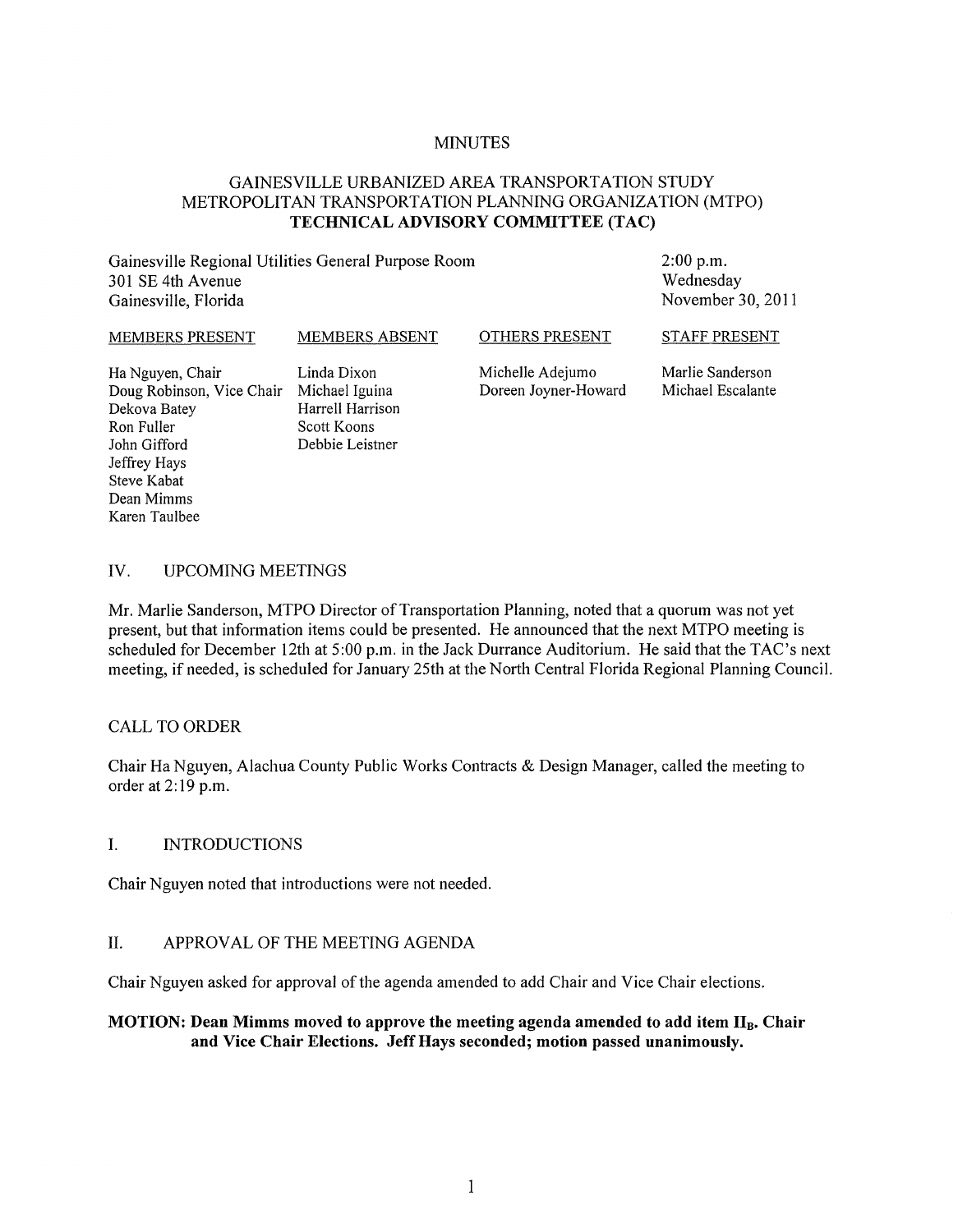## II<sub>B</sub>. CHAIR AND VICE CHAIR ELECTIONS

# MOTION: Karen Taulbee moved to elect Doug Robinson as Chair and Ha Nguyen as Vice Chair. Ron Fuller seconded; motion passed unanimously.

# III. APPROVAL OF COMMITTEE MINUTES

Mr. Sanderson stated that the September 21,2011 minutes are ready for approval.

# MOTION: Jeff Hays moved to approve the September 21, 2011 TAC minutes. Karen Taulbee seconded; motion passed unanimously.

## V. TRANSPORTATION IMPROVEMENT PROGRAM (TIP)

Mr. Sanderson stated that FDOT has requested two amendments to the TIP. He and Ms. Karen Taulbee, FDOT Transportation Specialist discussed the amendments and answered questions.

#### MOTION: Doug Robinson moved to recommend that the MTPO amend its Transportation Improvement Program:

- 1. to delete the 1-75 @ SR 26 (Newberry Road) NW Quadrant Right-Of-Way Purchase Project [FIN # 4278251]; and
- 2. to add \$9,000,000 Federal Transit Administration funding and \$2,249,000 local funding to the Regional Transit System Maintenance Facility Expansion- Phase 2 to Fiscal Year *2011/2012* [FIN # 4305471].

## Ron Fuller seconded, motion passed unanimously.

## VI. DEPOT RAIL TRAILlW ALDO RAIL TRAIL BICYCLE PEDESTRIAN CONNECTION

Mr. Sanderson stated that the MTPO requested a ranking of the bicycle pedestrian connection alternatives. He discussed the alternatives and answered questions.

Ms Taulbee stated that CES, a consultant, had previously studied this intersection in 2005.

Mr. Sanderson asked Ms. Taulbee to provide him a copy of the CES study.

#### MOTION: Dean Mimms moved to rank the Depot Rail Trail/Waldo Rail Trail Bicycle Pedestrian Connection alternatives as:

- 1. Alternative 5- Existing Crossing with Safety Modifications;
- 2. Alternative 6-Do Nothing;
- 3. Alternative 2-Cross at SE 2nd Avenue;
- 4. Alternative 3- Cross at SE 2nd Avenue to E 15th Street;
- 5. Alternative 1- Cross at E 10th Street; and
- 6. Alternative 4- Cross at E 10th Street to NE 3rd Avenue.

John Gifford seconded. After additional discussion, John Gifford called the question; question call passed 7 to 1. The motion passed 7 to 1.